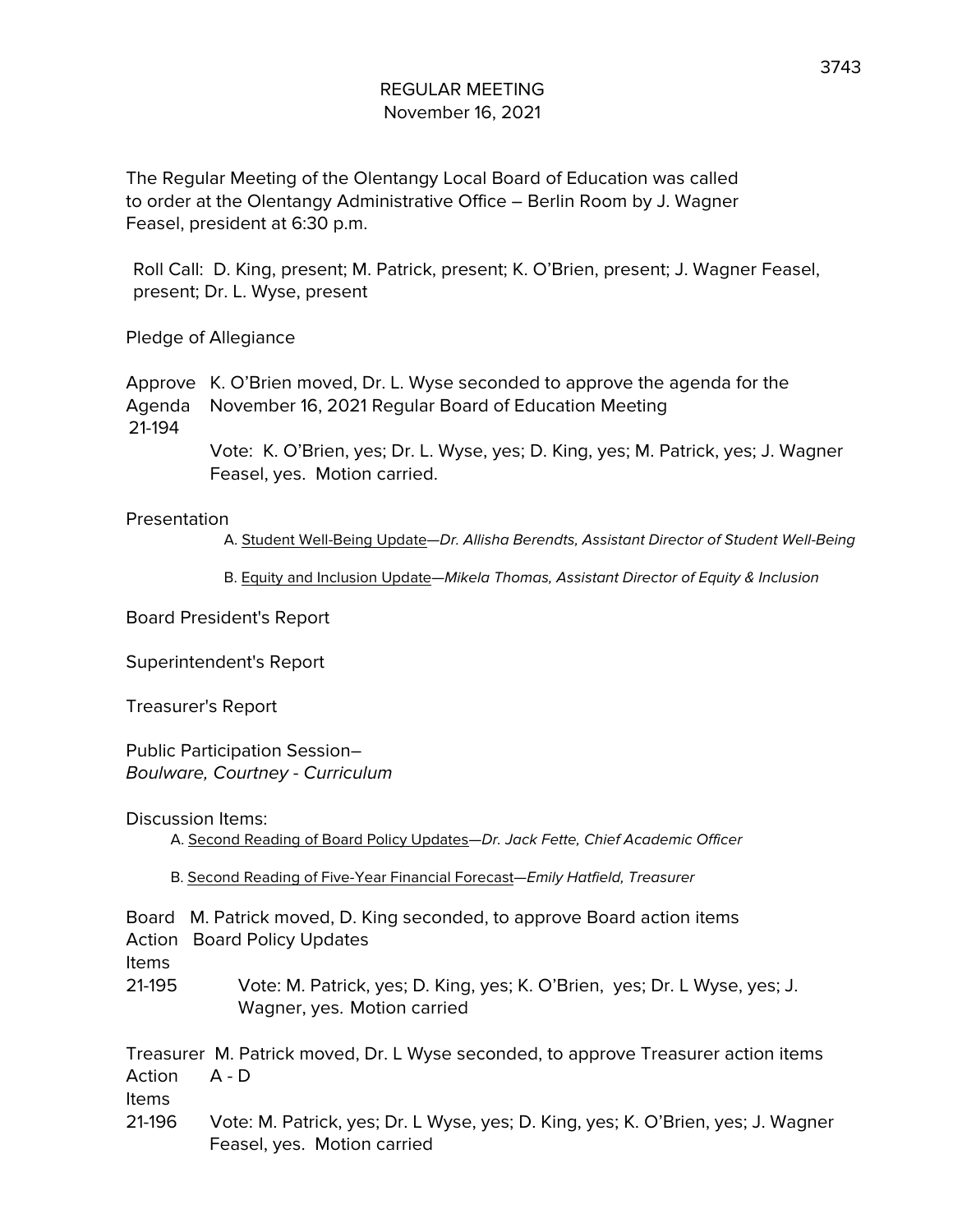- A. Approve Five-Year Financial Forecast
- B. Approve Amended FY22 Appropriations at the Fund Level
- C. Approve board meeting minutes for October 12, 2021 and October 28, 2021
- D. Approve donations

### 1) **\$1,000.00 Donation**

From: Rick & Emily Mokros To: SMS Wrestling

#### 2) **\$1,256.39 for Supplemental Girls Basketball Coaching Position**

From: Olentangy Liberty Athletic Boosters To: Olentangy Local Schools

- Supt. D. King moved, M. Patrick seconded; to approve Superintendent
- Action Action Items A H

Items

- 21-197 Vote: D. King, yes; M. Patrick, yes K. O'Brien, yes; Dr. L Wyse, yes; J. Wagner Feasel, yes. Motion carried
	- A. Specific Human Resource Items—Certified Staff
		- 1. Accept, with regret, for the purpose of retirement, the following certified resignation:

**Long, Cynthia M**., Liberty Middle School, Technology Education, effective May 27, 2022

- 2. Accept, with regret, the following certified resignation: **Wan, John W**., Hyatts Middle School, Grade 7, effective at the end of the 2021- 22 school year
- 3. Accept the following supplemental resignations: **Bush, Erin E**., Berlin High School, Literacy Magazine Advisor, All Year, Full **Contract Detter, Wesley G**., Orange High School, Boys Assistant Basketball Coach, Winter Season, One-Half Contract

**Hogan, Lee Ann**, Shale Meadows Elementary School, Elementary Enrichment Advisor, All Year, Two-Thirds Contract

4. Approve administrative employment for the 2021-2022 school year, specifically conditioned on and subject to successful background checks, receipt and final administrative review of all application records, and receipt of all other necessary documentation:

**Mancini, Michele D**., Olentangy Schools, Assistant Supervisor, Food Service, effective November 29, 2021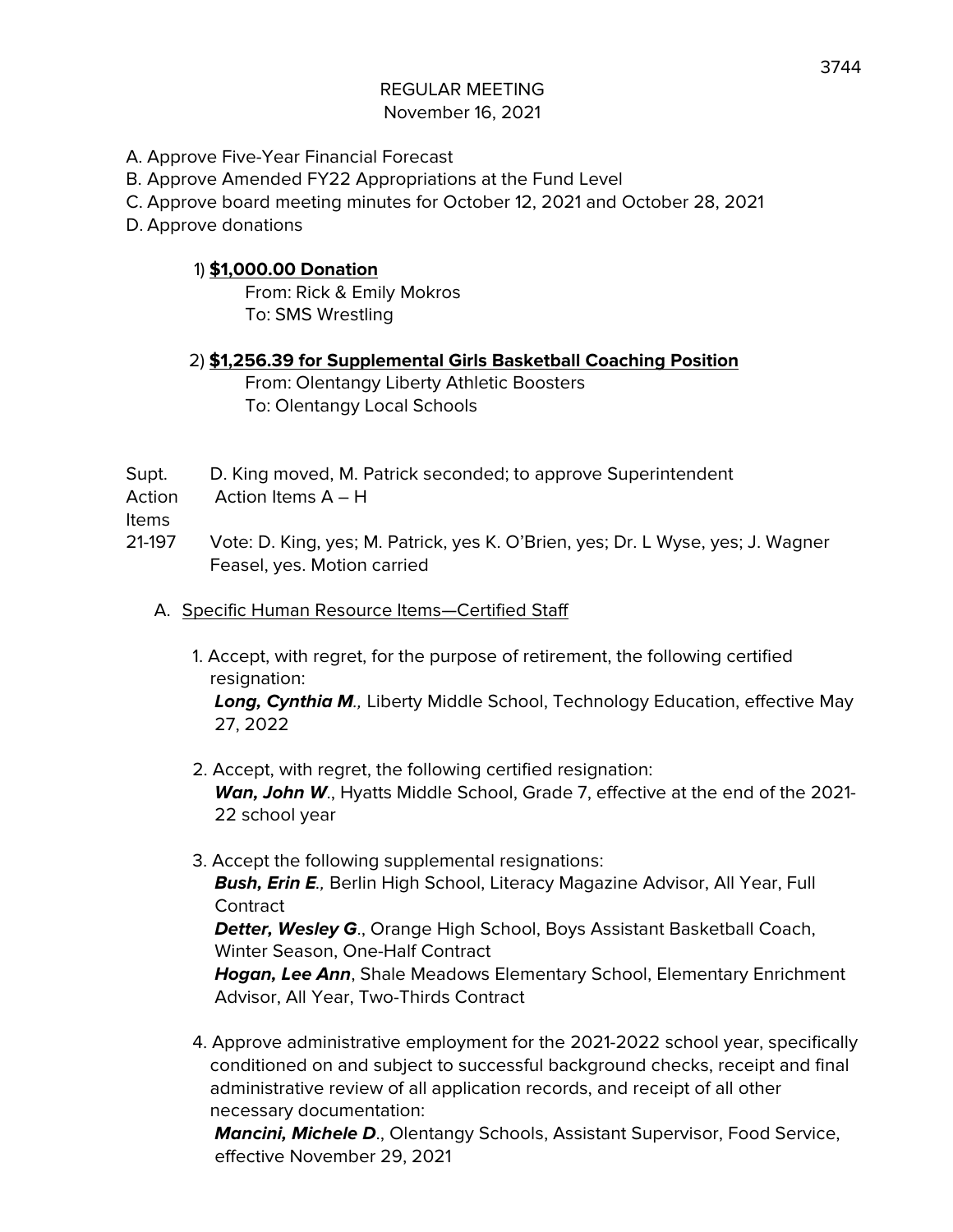**Ward, Michael B**., Olentangy Schools, Supervisor, CMF, effective November 29, 2021

5. Approve administrative employment for up to 40 hours for the 2021-2022 school year:

**Mitchell, Jeremy J**., Olentangy Schools, Supervisor, CMF, at \$36.00 per hour

| Position/Location                                                    |       | Total Days/ |                        |  |
|----------------------------------------------------------------------|-------|-------------|------------------------|--|
|                                                                      |       |             | Total                  |  |
|                                                                      |       |             |                        |  |
| Instructor OA                                                        | 13.00 | \$25.00     | \$325.00               |  |
| Instructor OA                                                        | 19.00 | \$25.00     | \$475.00               |  |
| Before- and After-School Tutoring                                    |       |             |                        |  |
| <b>Instructor OMES</b>                                               | 9.00  | \$25.00     | \$225.00               |  |
| <b>Instructor CES</b>                                                | 12.00 | \$25.00     | \$300.00               |  |
| <b>Instructor SMES</b>                                               | 63.00 | \$25.00     | \$1,575.00             |  |
| <b>Instructor CES</b>                                                | 12.00 | \$25.00     | \$300.00               |  |
| <b>Instructor OMES</b>                                               | 9.00  | \$25.00     | \$225.00               |  |
| <b>Instructor OBHS</b>                                               | 68.00 | \$25.00     | \$1,700.00             |  |
| <b>Instructor OMES</b>                                               | 14.00 | \$25.00     | \$350.00               |  |
| <b>Instructor OMES</b>                                               | 9.00  | \$25.00     | \$225.00               |  |
| <b>Instructor SMES</b>                                               | 63.00 | \$25.00     | \$1,575.00             |  |
| <b>Instructor OBHS</b>                                               | 46.00 | \$25.00     | \$1,150.00             |  |
| <b>Instructor OBHS</b>                                               | 46.00 | \$25.00     | \$1,150.00             |  |
| <b>Instructor SMES</b>                                               | 63.00 | \$25.00     | \$1,575.00             |  |
| <b>Instructor OMES</b>                                               | 14.00 | \$25.00     | \$350.00               |  |
| Literature Selection Revision Project (December 2021 - January 2022) |       |             |                        |  |
| <b>Instructor OLHS</b>                                               | 6.00  | \$25.00     | \$150.00               |  |
| <b>Instructor OLHS</b>                                               | 6.00  | \$25.00     | \$150.00               |  |
| <b>Instructor OLHS</b>                                               | 6.00  | \$25.00     | \$150.00               |  |
|                                                                      |       |             | Hours/SessionsPer Hour |  |

6. Approve certified positions paid through memorandum billing

7. Approve supplemental contract employment for the 2021-2022 school year/season, specifically conditioned on and subject to successful background checks, receipt and final administrative review of all application records and receipt of all other necessary documentation. Employment also is specifically conditioned on and subject to the activity/season occurring, with proration in the event of partial performance as determined by the administration and the supplemental committee

| <b>Supplemental Area</b>                   |             | <b>Location Coach / Advisor</b> | Group        | Step | Amount     | Season            |
|--------------------------------------------|-------------|---------------------------------|--------------|------|------------|-------------------|
| <b>Advisors</b>                            |             |                                 |              |      |            |                   |
| School Newspaper Advisor                   | <b>OBHS</b> | Bush, Erin E.                   | 10           | 3    | \$1,001.00 | All Year          |
| Elementary Orchestra/Strings Adv CES       |             | Henning, Jillian B.             | 5            | 5    | \$4,135.00 | All Year          |
| Elementary Enrichment Advisor              | <b>CES</b>  | Doak, Amy M.                    | $2/3$ of $8$ | 2    | \$1,292.94 | All Year          |
| <b>Elementary Enrichment Advisor</b>       | <b>CES</b>  | Tod, Jennifer M.                | $1/3$ of $8$ | 13   | \$933.57   | All Year          |
| <b>Elementary Music Enrichment Adv CES</b> |             | Miracle, Aileen N.              | 10           | 14   | \$1,306.00 | All Year          |
| Elementary Music Enrichment Adv CES        |             | Miracle, Aileen N.              | 10           | 14   | \$1,306.00 | All Year          |
| Elementary Music Enrichment Adv CES        |             | Stewart, Nathan R.              | 11           | 0    | \$435.00   | All Year          |
| Elementary Music Enrichment Adv CES        |             | Stewart, Nathan R.              | 11           | 0    | \$435.00   | All Year          |
| Elementary Music Enrichment Adv LTES       |             | Walls, Lori M.                  | 10           | 16   | \$1,306.00 | All Year          |
| <b>Elementary Enrichment Advisor</b>       | <b>SMES</b> | Hamilton, Zachary R.            | $1/3$ of $8$ | 0    | \$574.53   | All Year          |
| <b>Elementary Enrichment Advisor</b>       | <b>SMES</b> | Shoaf, Jennifer A.              | $1/3$ of $8$ | 0    | \$574.53   | All Year          |
| <b>Elementary Enrichment Advisor</b>       | <b>TRES</b> | Frencho, Angela E.              | $1/3$ of $8$ | 1    | \$610.50   | All Year          |
| <b>Advisors</b>                            |             |                                 |              |      |            |                   |
| <b>Elementary Enrichment Advisor</b>       | <b>TRES</b> | Landis, Lauren M.               | $1/3$ of $8$ | 1    |            | \$610.50 All Year |
| <b>Elementary Enrichment Advisor</b>       | <b>TRES</b> | Woodruff, Nicole A.             | $1/3$ of $8$ | 1    |            | \$610.50 All Year |
| <b>Safety Patrol</b>                       |             |                                 |              |      |            |                   |
| Safety Patrol                              | <b>CES</b>  | Brinkman, Stacey L.             | $1/4$ of 9   | 1    |            | \$353.75 All Year |
| Safety Patrol                              | <b>CES</b>  | Hausman, Lauren A.              | $1/4$ of 9   | 1    |            | \$353.75 All Year |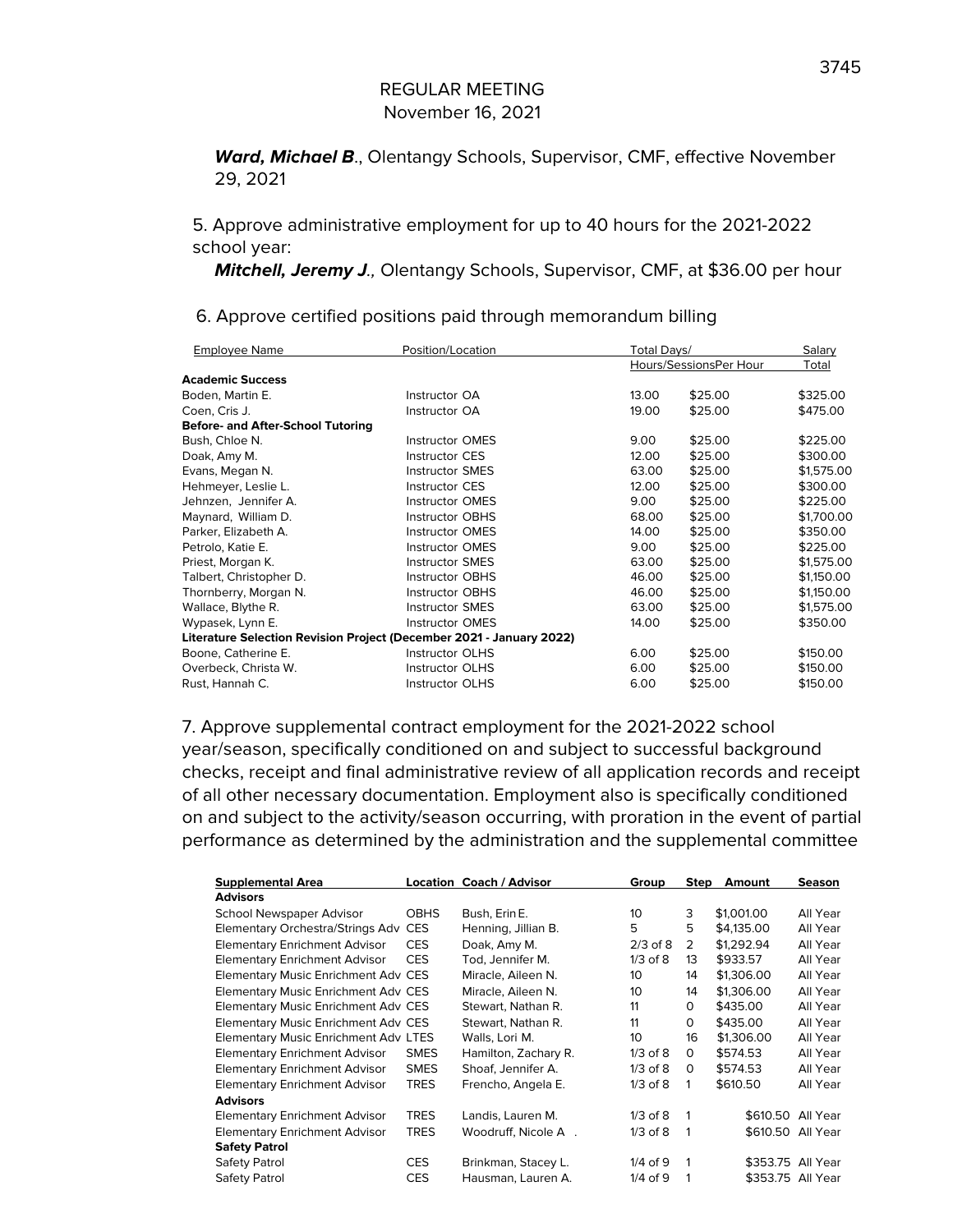| <b>Supplemental Area(cont.)</b> | Location    | <b>Coach / Advisor</b> | Group        | <b>Step</b> | Amount | <b>Season</b>     |
|---------------------------------|-------------|------------------------|--------------|-------------|--------|-------------------|
| Safety Patrol                   | <b>CES</b>  | Taglione, Regina K.    | $1/4$ of 9   | 1           |        | \$353.75 All Year |
| Safety Patrol                   | <b>CES</b>  | Tod. Jennifer M.       | $1/4$ of $9$ | 1           |        | \$353.75 All Year |
| <b>Athletic Director</b>        |             |                        |              |             |        |                   |
| <b>Athletic Director</b>        | <b>OLMS</b> | Longley, Matthew W.    | $1/3$ of $4$ | 1           | \$1221 | Winter            |
| Drama                           |             |                        |              |             |        |                   |
| Drama Technical Director        | <b>OLHS</b> | Skrovan, Daniel J.     | 9            | 13          |        | \$2.394.00 Winter |
| <b>Faculty Manager</b>          |             |                        |              |             |        |                   |
| <b>Faculty Manager</b>          | <b>OLMS</b> | Baker, Michael B.      | 5            | 10          |        | \$5,223,00 Winter |
| Swimming                        |             |                        |              |             |        |                   |
| <b>Asst Swimming Coach</b>      | <b>OLHS</b> | Waltman, Rachel E.     | 6            | 1           |        | \$2,829,00 Winter |
| Wrestling                       |             |                        |              |             |        |                   |
| <b>Head Wrestling Coach</b>     | <b>OOHS</b> | Tressler, Scott C.     | 2            | 13          |        | \$7,400.00 Winter |
| <b>Asst Wrestling Coach</b>     | <b>OOHS</b> | Daugherty, Patrick D.  | $2/3$ of 4   | 2           |        | \$2,585.88 Winter |
| <b>Asst Wrestling Coach</b>     | <b>OOHS</b> | Hipsher, Christian B.  | 4            | $\Omega$    |        | \$3,482.00 Winter |
| Asst Wrestling Coach            | <b>OOHS</b> | Nicola, Brian R.       | $2/3$ of 4   | 15          |        | \$3.734.94 Winter |

8. Approve pupil activity supervisor supplemental contract employment for the 2021- 2022 school year/season, specifically conditioned on and subject to successful background checks, receipt and final administrative review of all application records and receipt of all other necessary documentation. Employment also is specifically conditioned on and subject to the activity/season occurring, with proration in the event of partial performance as determined by the administration and the supplemental committee

| <b>Supplemental Area</b>        |             | Location Coach / Advisor  | Group          |                | <b>Step Amount</b> | Season   |
|---------------------------------|-------------|---------------------------|----------------|----------------|--------------------|----------|
| <b>Advisors</b>                 |             |                           |                |                |                    |          |
| Show Choir Choreographer        | <b>OBHS</b> | Grimm, Shabonne M.        | 8              | 3              | \$2,068.00         | All Year |
| <b>Performing Arts</b>          |             |                           |                |                |                    |          |
| Performing Arts Chaperone/Vol   | <b>OHS</b>  | Carlson, Dawn R.          | N/A            | N/A            | \$-                | All Year |
| Performing Arts Chaperone/Vol   | OHS         | Coates-Ambrgey, Stacie L. | N/A            | N/A            | $$-$               | All Year |
| Performing Arts Chaperone/Vol   | OHS         | Hartman, Jennifer B.      | N/A            | N/A            | $$-$               | All Year |
| Performing Arts Chaperone/Vol   | OHS         | Hoeppner, Christina S.    | N/A            | N/A            | \$-                | All Year |
| Performing Arts Chaperone/Vol   | OHS         | Schobert, Christopher R.  | N/A            | N/A            | $$-$               | All Year |
| Performing Arts Chaperone/Vol   | OHS         | Steele, Tamara            | N/A            | N/A            | \$-                | All Year |
| Performing Arts Chaperone/Vol   | <b>OHS</b>  | Vangorder, Jodi L.        | N/A            | N/A            | \$-                | All Year |
| Performing Arts Chaperone/Vol   | OHS         | Wertz, Traci              | N/A            | N/A            | \$-                | All Year |
| <b>Bowling</b>                  |             |                           |                |                |                    |          |
| Boys Head Bowling Coach         | <b>OHS</b>  | Brehm, Elizabeth R.       | $1/2$ of 4     | 5              | \$2,285.50         | Winter   |
| Boys Head Bowling Coach         | <b>OLHS</b> | Nole, Steven M.           | 4              | 6              | \$4,788.00         | Winter   |
| <b>Girls Head Bowling Coach</b> | <b>OLHS</b> | Christensen, Stacey C.    | $1/4$ of $4$   | $\mathbf{1}$   | \$925.00           | Winter   |
| Girls Head Bowling Coach        | <b>OLHS</b> | Nole, Steven M.           | $1/2$ of 4     | 6              | \$2,394.00         | Winter   |
| <b>Girls Head Bowling Coach</b> | <b>OLHS</b> | Pigott, Christopher R.    | $1/4$ of $4$   | 1              | \$925.00           | Winter   |
| <b>Asst Bowling Coach</b>       | <b>OLHS</b> | Christensen, Stacey C.    | $1/2$ of 6     | 1              | \$1,414.50         | Winter   |
| <b>Asst Bowling Coach</b>       | <b>OLHS</b> | Pigott, Christopher, R.   | $1/2$ of 6     | $\mathbf{1}$   | \$1,414.50         | Winter   |
| <b>Faculty Manager</b>          |             |                           |                |                |                    |          |
| <b>Faculty Manager</b>          | <b>OLHS</b> | Shope, Gregory A.         | $1/3$ of $4$   | 9              | \$1,795.53         | Winter   |
| <b>Ice Hockey</b>               |             |                           |                |                |                    |          |
| Asst Ice Hockey Coach Volunteer | <b>OHS</b>  | Vogel, TJ                 | N/A            | N/A            | \$-                | Winter   |
| Asst Ice Hockey Coach           | <b>OLHS</b> | Falvo, Jonathan A.        | 4              | $\mathbf{1}$   | \$3,700.00         | Winter   |
| Asst Ice Hockey Coach           | <b>OLHS</b> | McClelland, Darwin A.     | 4              | 3              | \$4,135.00         | Winter   |
| Asst Ice Hockey Coach           | <b>OLHS</b> | Welsh, Ryan O.            | 4              | $\overline{2}$ | \$3,918.00         | Winter   |
| Asst Ice Hockey Coach Volunteer | <b>OLHS</b> | Rengel, Michael A.        | N/A            | N/A            | \$-                | Winter   |
| Head Ice Hockey Coach           | <b>OOHS</b> | Blaskie, Brenton A.       | 2              | 10             | \$7,400.00         | Winter   |
| Asst Ice Hockey Coach           | <b>OOHS</b> | Carter, Mathew A.         | $\overline{4}$ | 1              | \$3,700.00         | Winter   |
| Asst Ice Hockey Coach           | <b>OOHS</b> | Ehrie, Robert T.          | $\overline{4}$ | 1              | \$3,700.00         | Winter   |
| Swimming                        |             |                           |                |                |                    |          |
| Boys Head Swimming Coach        | <b>OHS</b>  | Brooks, Jonathan A.       | $1/4$ of $2$   | 4              | \$1,523.50         | Winter   |
| Girls Head Swimming Coach       | <b>OHS</b>  | Brooks, Jonathan A.       | $1/4$ of $2$   | 4              | \$1,523.50         | Winter   |
| Boys Head Swimming Coach        | <b>OOHS</b> | Fourgurean, Joseph R.     | $1/4$ of $4$   | 11             | \$1,414.75         | Winter   |
| Wrestling                       |             |                           |                |                |                    |          |
| <b>Asst Wrestling Coach</b>     | <b>OLHS</b> | Ford, Michael C.          | $1/2$ of 4     | 2              | \$1,959.00         | Winter   |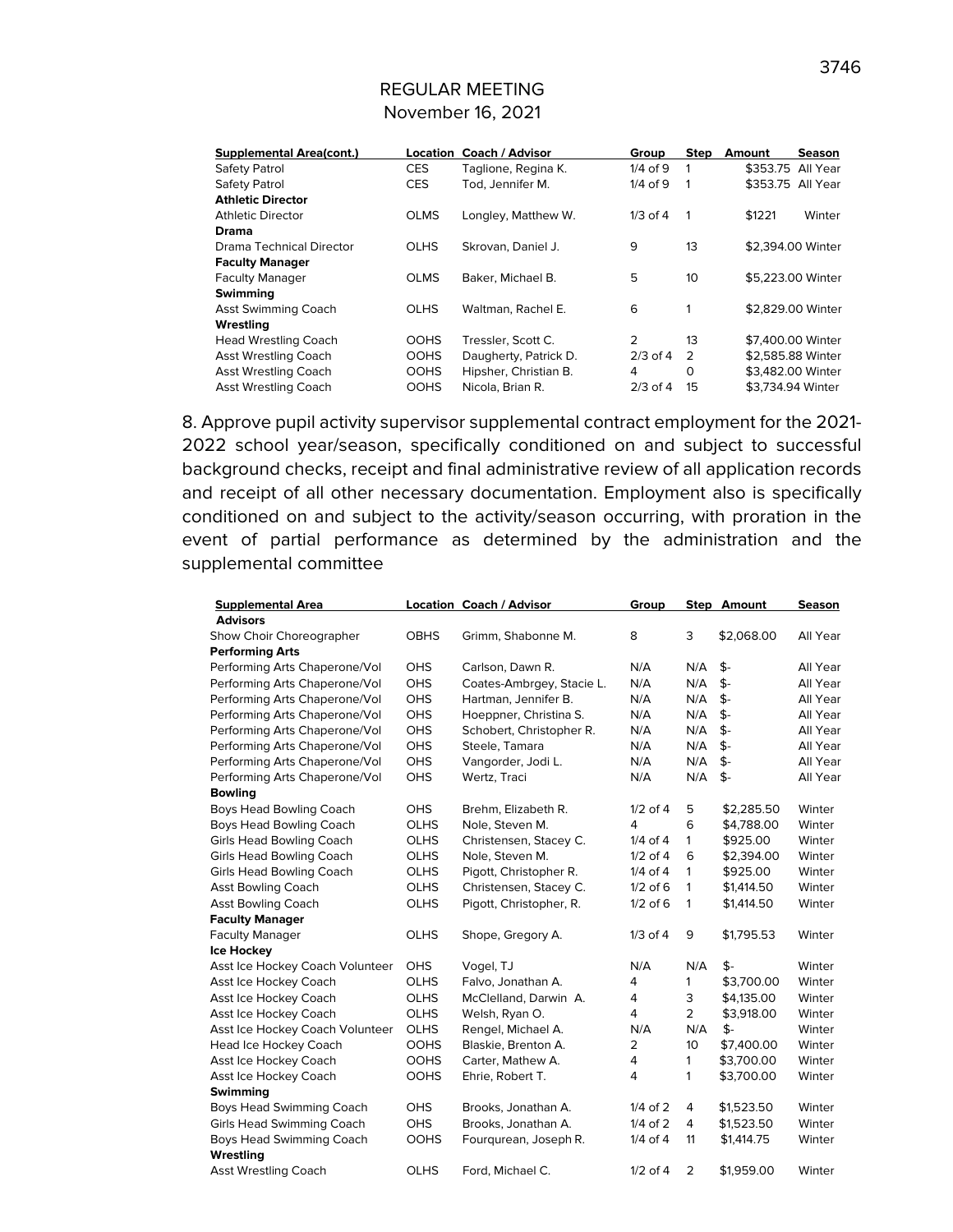|             |                      | Group                           |    | Amount     | <b>Season</b>             |
|-------------|----------------------|---------------------------------|----|------------|---------------------------|
| <b>OLHS</b> | Mead, Brakan K.      | $1/2$ of 4                      |    | \$1,959.00 | Winter                    |
| <b>OLHS</b> | Preston, Nicholas D. | $1/2$ of 4                      | 10 |            | Winter                    |
| <b>OOHS</b> | Knapp, Hayden D.     |                                 |    | \$5,006.00 | Winter                    |
| <b>OOHS</b> | Oswalt, Vanessa R.   | $2/3$ of 4                      |    | \$2,585.88 | Winter                    |
| <b>OHMS</b> | Grenier, Trev R.     | $1/2$ of $7$                    | Ο  | \$1,088,00 | Winter                    |
|             |                      | <b>Location Coach / Advisor</b> |    |            | <b>Step</b><br>\$2,829.50 |

#### B. Specific Human Resource Items — Classified Staff

1. Accept, with regret, the following classified resignation(s):

**Farris, V. Nicole**, Orange High School, Food Service Worker, effective November 10, 2021

**Mancini, Michele D**., Orange Middle School, Food Service Manager, effective November 26, 2021

**Michaelson, Jenny A**., Orange Middle School, Cafeteria Aide, effective November 10, 2021

2. Approve classified position paid through memorandum billing Before- and After-School Tutoring

| Employee Name    | Position/Location | Total Davs/            |         |          |
|------------------|-------------------|------------------------|---------|----------|
|                  |                   | Hours/SessionsPer Hour |         | Total    |
| Doepker Jennifer | Instructor CES    | 12.00                  | \$16.71 | \$200.52 |
| Morse, Brenna    | Instructor CES    | 12.00                  | \$16.71 | \$200.52 |

### 3. Approve classified transfer:

**Kresak, Renee,** Orange Middle School, Food Service Worker to Orange Middle School, Cafeteria Aide, effective November 22, 2021

- 4. Approve classified unpaid leave of absence: **Stepp, Ernest T**., Transportation, Driver, effective November 15, 2021 through December 14, 2021
- 5. Approve classified employment for the 2021-22 school year, specifically conditioned on and subject to successful background checks, receipt and final administrative review of all application records, and receipt of all other necessary documentation:

**Beck, Michael A**., Berkshire Middle School, Cafeteria Aide **Brookins, Xenia**, Shanahan Middle School, Food Service Worker **Greenwell, Patrick B.,** Transportation, Driver **Kwon, Suyoung,** Liberty High School, Food Service Worker **McGrothers, Kimberly A**., Freedom Trail Elementary School, Food Service **Worker** 

**Santiago-Rivera, Angel A.,** Indian Springs Elementary School, Custodian

6. Approve classified substitute workers for the 2021-22 school years, specifically conditioned on and subject to successful background checks,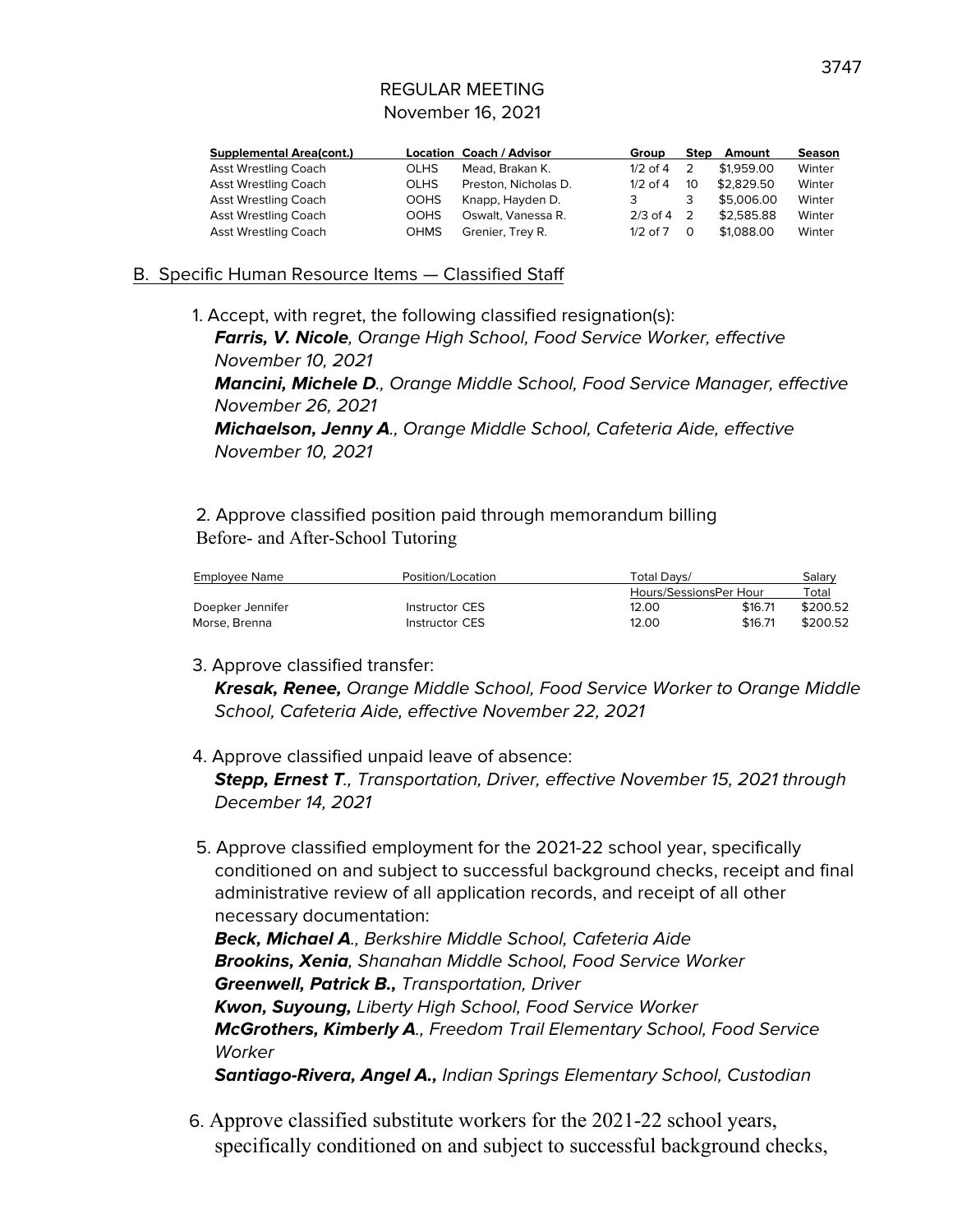receipt and final administrative review of all application records, and receipt of all other necessary documentation

| <b>Annie Ahlers</b>    | <b>Shannon Miller</b> |
|------------------------|-----------------------|
| <b>Emily Frazee</b>    | Brianna Minnie        |
| <b>Halle Freese</b>    | Sarah Mudre           |
| <b>Ashley Haldeman</b> | Angela Nilo           |
| Olivia Iceman          | Elisa Painter         |
| Tyeisha Johnson        | <b>Shannon River</b>  |
| Kristin Kelly          | <b>Angel Santiago</b> |
| Shannon Khushalani     | Molly Row             |
| Martin Lamp            | McKinzie Sevill       |
| Amanda Logan           | Modesto Soler         |
| Kaleigh Palumbo        | Kelly Springfiel      |
| Jenny, Michaleson      | <b>Carmen White</b>   |
| Sarah Miller           | <b>Rachel Woods</b>   |
|                        |                       |

Brianna Minniear Sarah Mudre Angela Nilo Elisa Painter Shannon River Angel Santiago Rivera Molly Row McKinzie Seville Modesto Soler Kelly Springfield Carmen White Rachel Woods

C. Approve seniors for graduation, pending certification of completion of all district, state, and local requirements: Olentangy High School: **Boutaeva, Dzerassa Kazbekovna Noble, Teona Dawn Rhoades, Ainsley Elisabeth**

D. Approve student overnight and out-of-town trips

| <b>OLHS</b><br>11/26/2021<br>11/28/2021<br>0<br>Ice Hockey<br>$\Omega$<br>Cold Turkey Shootout<br>Sylvania, OH<br>40<br>Parents<br>Science Olympiad<br>30<br><b>OHS</b><br>12/3/2021<br>12/4/2021<br>Sylvania, OH<br>School Bus<br>0<br>$\Omega$<br>Ice Hockey Padua Tour<br>$20 - 23$<br>12.17/2021<br>12/19/2021<br>0<br>Strongsville, OH<br>$\Omega$<br>Parents<br>12/28/2021<br><b>OOHS</b><br>12/30/2021<br>$\circ$<br><b>Brecksville Wrestling Tour</b><br>Brecksville, OH<br><b>School Vans</b><br>14<br>0<br><b>OOHS</b><br>0<br>Maumee Bay Wrestling<br>14<br>1/13/2022<br>1/15/2022<br>Oregon, OH<br><b>School Vans</b><br>Swim/Dive - NE Classic<br><b>OLHS</b><br>1/14/2022<br>35<br>1/15/2022<br>School Bus<br>Canton, OH<br>$\Omega$<br>1/14/2021<br>1/16/2021<br>$\Omega$<br>Ice Hockey - Walsh Jesuit<br>$20 - 23$<br>Tournamant<br>Strongsville, OH<br>Parents<br><b>OOHS</b><br>1/20/2021<br>1/23/2021<br>0<br>Science Olympiad<br>1<br>Notre Dame Invitational<br>Notre Dame, IN<br>30<br><b>Charter Bus</b><br>OHS<br>1/28/2022<br>1/30/2022<br><b>OHS Show Choirs</b><br>$\Omega$<br>6<br>Poca Music Fest<br>Poca, WV<br><b>Charter Bus</b><br>80<br><b>OHS</b><br>2/10/2022<br>2/14/2022<br>3<br>National High School<br>$\Omega$<br>35<br>Cheerleading Champ.<br>Orlando, FL<br>Air<br><b>OOHS</b><br>2/11/2022<br>Science Olympiad - Mentor<br>2/12/2022<br>$\Omega$<br>$\Omega$<br>30<br>Invitational<br>Mentor, OH<br>School Bus<br>2/25/2021<br>2/27/2021<br>$\Omega$<br>Ice Hockey - JV State Tour Gates Mills, OH<br>$\Omega$<br>Parents<br><b>OOHS</b><br>3/4/2022<br>3/5/2022<br>$\Omega$<br><b>OHSAA District Wrestling</b><br>Tournament<br>Hilliard, OH<br><b>School Vans</b><br>14<br><b>OOHS</b><br>3/11/2022<br>3/13/2022<br>$\circ$<br><b>OHSAA State Wrestling</b><br>Tournament<br>Schottenstein Cr<br><b>School Vans</b><br>14<br>6<br><b>OHS</b><br>3/24/2022<br>3/27/2022<br>Heart of America NYC<br>$\mathbf{1}$ | School | Beginning<br>Date | Return | Days<br>Missed | No. of<br>Volunteers | Event           | Location     | $#$ of<br>Transportation<br><b>Students</b> |           |
|--------------------------------------------------------------------------------------------------------------------------------------------------------------------------------------------------------------------------------------------------------------------------------------------------------------------------------------------------------------------------------------------------------------------------------------------------------------------------------------------------------------------------------------------------------------------------------------------------------------------------------------------------------------------------------------------------------------------------------------------------------------------------------------------------------------------------------------------------------------------------------------------------------------------------------------------------------------------------------------------------------------------------------------------------------------------------------------------------------------------------------------------------------------------------------------------------------------------------------------------------------------------------------------------------------------------------------------------------------------------------------------------------------------------------------------------------------------------------------------------------------------------------------------------------------------------------------------------------------------------------------------------------------------------------------------------------------------------------------------------------------------------------------------------------------------------------------------------------------------------------------------------------------------------------------------------------------------|--------|-------------------|--------|----------------|----------------------|-----------------|--------------|---------------------------------------------|-----------|
|                                                                                                                                                                                                                                                                                                                                                                                                                                                                                                                                                                                                                                                                                                                                                                                                                                                                                                                                                                                                                                                                                                                                                                                                                                                                                                                                                                                                                                                                                                                                                                                                                                                                                                                                                                                                                                                                                                                                                              |        |                   |        |                |                      |                 |              |                                             |           |
|                                                                                                                                                                                                                                                                                                                                                                                                                                                                                                                                                                                                                                                                                                                                                                                                                                                                                                                                                                                                                                                                                                                                                                                                                                                                                                                                                                                                                                                                                                                                                                                                                                                                                                                                                                                                                                                                                                                                                              |        |                   |        |                |                      |                 |              |                                             |           |
|                                                                                                                                                                                                                                                                                                                                                                                                                                                                                                                                                                                                                                                                                                                                                                                                                                                                                                                                                                                                                                                                                                                                                                                                                                                                                                                                                                                                                                                                                                                                                                                                                                                                                                                                                                                                                                                                                                                                                              |        |                   |        |                |                      |                 |              |                                             |           |
|                                                                                                                                                                                                                                                                                                                                                                                                                                                                                                                                                                                                                                                                                                                                                                                                                                                                                                                                                                                                                                                                                                                                                                                                                                                                                                                                                                                                                                                                                                                                                                                                                                                                                                                                                                                                                                                                                                                                                              |        |                   |        |                |                      |                 |              |                                             |           |
|                                                                                                                                                                                                                                                                                                                                                                                                                                                                                                                                                                                                                                                                                                                                                                                                                                                                                                                                                                                                                                                                                                                                                                                                                                                                                                                                                                                                                                                                                                                                                                                                                                                                                                                                                                                                                                                                                                                                                              |        |                   |        |                |                      |                 |              |                                             |           |
|                                                                                                                                                                                                                                                                                                                                                                                                                                                                                                                                                                                                                                                                                                                                                                                                                                                                                                                                                                                                                                                                                                                                                                                                                                                                                                                                                                                                                                                                                                                                                                                                                                                                                                                                                                                                                                                                                                                                                              |        |                   |        |                |                      |                 |              |                                             |           |
|                                                                                                                                                                                                                                                                                                                                                                                                                                                                                                                                                                                                                                                                                                                                                                                                                                                                                                                                                                                                                                                                                                                                                                                                                                                                                                                                                                                                                                                                                                                                                                                                                                                                                                                                                                                                                                                                                                                                                              |        |                   |        |                |                      |                 |              |                                             |           |
|                                                                                                                                                                                                                                                                                                                                                                                                                                                                                                                                                                                                                                                                                                                                                                                                                                                                                                                                                                                                                                                                                                                                                                                                                                                                                                                                                                                                                                                                                                                                                                                                                                                                                                                                                                                                                                                                                                                                                              |        |                   |        |                |                      |                 |              |                                             |           |
|                                                                                                                                                                                                                                                                                                                                                                                                                                                                                                                                                                                                                                                                                                                                                                                                                                                                                                                                                                                                                                                                                                                                                                                                                                                                                                                                                                                                                                                                                                                                                                                                                                                                                                                                                                                                                                                                                                                                                              |        |                   |        |                |                      |                 |              |                                             |           |
|                                                                                                                                                                                                                                                                                                                                                                                                                                                                                                                                                                                                                                                                                                                                                                                                                                                                                                                                                                                                                                                                                                                                                                                                                                                                                                                                                                                                                                                                                                                                                                                                                                                                                                                                                                                                                                                                                                                                                              |        |                   |        |                |                      |                 |              |                                             |           |
|                                                                                                                                                                                                                                                                                                                                                                                                                                                                                                                                                                                                                                                                                                                                                                                                                                                                                                                                                                                                                                                                                                                                                                                                                                                                                                                                                                                                                                                                                                                                                                                                                                                                                                                                                                                                                                                                                                                                                              |        |                   |        |                |                      |                 |              |                                             |           |
|                                                                                                                                                                                                                                                                                                                                                                                                                                                                                                                                                                                                                                                                                                                                                                                                                                                                                                                                                                                                                                                                                                                                                                                                                                                                                                                                                                                                                                                                                                                                                                                                                                                                                                                                                                                                                                                                                                                                                              |        |                   |        |                |                      |                 |              |                                             |           |
|                                                                                                                                                                                                                                                                                                                                                                                                                                                                                                                                                                                                                                                                                                                                                                                                                                                                                                                                                                                                                                                                                                                                                                                                                                                                                                                                                                                                                                                                                                                                                                                                                                                                                                                                                                                                                                                                                                                                                              |        |                   |        |                |                      |                 |              |                                             |           |
|                                                                                                                                                                                                                                                                                                                                                                                                                                                                                                                                                                                                                                                                                                                                                                                                                                                                                                                                                                                                                                                                                                                                                                                                                                                                                                                                                                                                                                                                                                                                                                                                                                                                                                                                                                                                                                                                                                                                                              |        |                   |        |                |                      |                 |              |                                             |           |
|                                                                                                                                                                                                                                                                                                                                                                                                                                                                                                                                                                                                                                                                                                                                                                                                                                                                                                                                                                                                                                                                                                                                                                                                                                                                                                                                                                                                                                                                                                                                                                                                                                                                                                                                                                                                                                                                                                                                                              |        |                   |        |                |                      |                 |              |                                             |           |
|                                                                                                                                                                                                                                                                                                                                                                                                                                                                                                                                                                                                                                                                                                                                                                                                                                                                                                                                                                                                                                                                                                                                                                                                                                                                                                                                                                                                                                                                                                                                                                                                                                                                                                                                                                                                                                                                                                                                                              |        |                   |        |                |                      |                 |              |                                             |           |
|                                                                                                                                                                                                                                                                                                                                                                                                                                                                                                                                                                                                                                                                                                                                                                                                                                                                                                                                                                                                                                                                                                                                                                                                                                                                                                                                                                                                                                                                                                                                                                                                                                                                                                                                                                                                                                                                                                                                                              |        |                   |        |                |                      |                 |              |                                             | $20 - 23$ |
|                                                                                                                                                                                                                                                                                                                                                                                                                                                                                                                                                                                                                                                                                                                                                                                                                                                                                                                                                                                                                                                                                                                                                                                                                                                                                                                                                                                                                                                                                                                                                                                                                                                                                                                                                                                                                                                                                                                                                              |        |                   |        |                |                      |                 |              |                                             |           |
|                                                                                                                                                                                                                                                                                                                                                                                                                                                                                                                                                                                                                                                                                                                                                                                                                                                                                                                                                                                                                                                                                                                                                                                                                                                                                                                                                                                                                                                                                                                                                                                                                                                                                                                                                                                                                                                                                                                                                              |        |                   |        |                |                      |                 |              |                                             |           |
|                                                                                                                                                                                                                                                                                                                                                                                                                                                                                                                                                                                                                                                                                                                                                                                                                                                                                                                                                                                                                                                                                                                                                                                                                                                                                                                                                                                                                                                                                                                                                                                                                                                                                                                                                                                                                                                                                                                                                              |        |                   |        |                |                      |                 |              |                                             |           |
|                                                                                                                                                                                                                                                                                                                                                                                                                                                                                                                                                                                                                                                                                                                                                                                                                                                                                                                                                                                                                                                                                                                                                                                                                                                                                                                                                                                                                                                                                                                                                                                                                                                                                                                                                                                                                                                                                                                                                              |        |                   |        |                |                      |                 |              |                                             |           |
|                                                                                                                                                                                                                                                                                                                                                                                                                                                                                                                                                                                                                                                                                                                                                                                                                                                                                                                                                                                                                                                                                                                                                                                                                                                                                                                                                                                                                                                                                                                                                                                                                                                                                                                                                                                                                                                                                                                                                              |        |                   |        |                |                      |                 |              |                                             |           |
|                                                                                                                                                                                                                                                                                                                                                                                                                                                                                                                                                                                                                                                                                                                                                                                                                                                                                                                                                                                                                                                                                                                                                                                                                                                                                                                                                                                                                                                                                                                                                                                                                                                                                                                                                                                                                                                                                                                                                              |        |                   |        |                |                      | Show Choir Comp | New York, NY | <b>Charter Bus</b>                          | 70        |
| 8<br><b>OLHS</b><br>5/12/2022<br>The Wild's Overnight<br>School Bus<br>18<br>5/13/20222<br>1<br>Cumberland, OH                                                                                                                                                                                                                                                                                                                                                                                                                                                                                                                                                                                                                                                                                                                                                                                                                                                                                                                                                                                                                                                                                                                                                                                                                                                                                                                                                                                                                                                                                                                                                                                                                                                                                                                                                                                                                                               |        |                   |        |                |                      |                 |              |                                             |           |
| <b>OLHS</b><br>4<br>6/8/2022<br>6/12/2022<br>$\Omega$<br>Orchestra to NYC<br>New York, NY<br><b>Charter Bus</b><br>50                                                                                                                                                                                                                                                                                                                                                                                                                                                                                                                                                                                                                                                                                                                                                                                                                                                                                                                                                                                                                                                                                                                                                                                                                                                                                                                                                                                                                                                                                                                                                                                                                                                                                                                                                                                                                                        |        |                   |        |                |                      |                 |              |                                             |           |

E. Approve easement on land owned by Romanelli and Hughes Building Company in the Glenmead development for a district access driveway to the baseball/softball parking lot at Middle School #6 in the amount of \$550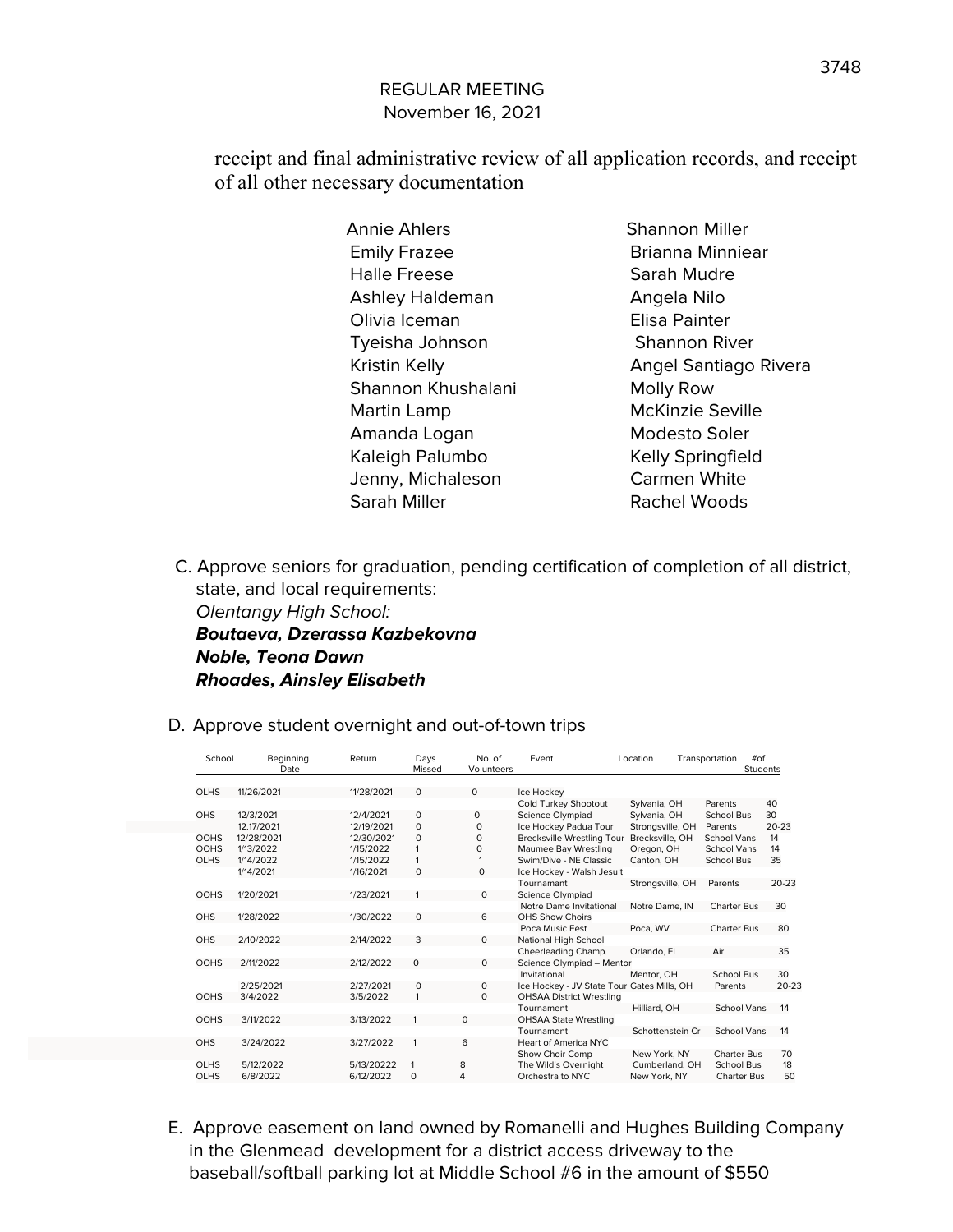- F. Approve contract with Trane for the installation services of a new chiller for Tyler Run Elementary through a government purchasing alliance program with Trane U.S. Inc. and U.S. Communities Government Purchasing Alliance in the amount of \$57,361
- G. Approve Right-Of-Way easement with Del-Co Water Company on district owned property at Berlin High School in the amount of \$1
- H. Approve purchase from John Deere via Voss Brothers Power Equipment for four John Deere utility tractors and needed attachments/accessories in the amount of \$120,711.88

Executive Motion by M. Patrick, seconded by Dr. L. Wyse to enter into executive Session at 7:48 p.m., as permitted by Section 121.22 (G) (l) of the Ohio Revised 21-197 Code, to consider the employment of public employees

> Vote: M. Patrick yes; Dr. L. Wyse, yes; D. King, yes; K. O'Brien, yes; J. Wagner Feasel, yes. Motion Carried

Executive Session adjourned at 8:54 p.m.

Adjourn D. King moved, Dr. L. Wyse seconded that the regular meeting of the 21-198 Olentangy Local School District Board of Education be adjourned at 8:56 p.m.

\_\_\_\_\_\_\_\_\_\_\_\_\_\_\_\_\_\_\_\_\_\_\_\_\_ \_\_\_\_\_\_\_\_\_\_\_\_\_\_\_\_\_\_\_\_\_\_\_\_\_

Vote: D. King, yes; Dr. L Wyse, yes; M. Patrick, yes; J. Wagner Feasel, yes. Motion carried.

J. Wagner Feasel, President Emily Hatfield, Treasurer